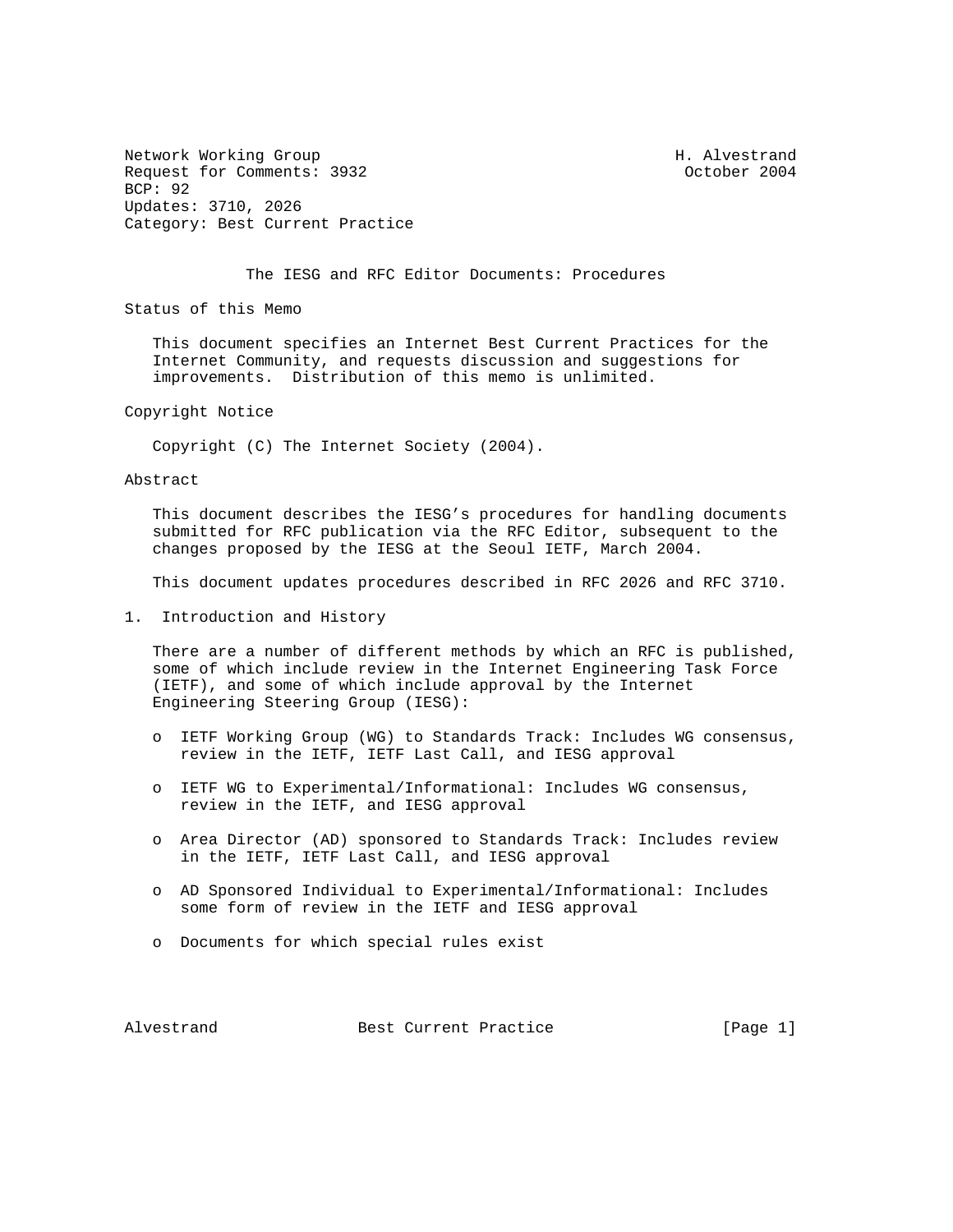o RFC Editor documents to Experimental/Informational

 This memo is only concerned with the IESG processing of the last category.

 Special rules apply to some documents, including documents from the Internet Architecture Board (IAB), April 1st RFCs, and republication of documents from other standards development organizations. The IESG and the RFC Editor keep a running dialogue, in consultation with the IAB, on these other documents and their classification, but they are outside the scope of this memo.

 For the last few years, the IESG has reviewed all RFC Editor documents (documents submitted by individuals to the RFC Editor for RFC publication) before publication. In 2003, this review was often a full-scale review of technical content, with the ADs attempting to clear points with the authors, stimulate revisions of the documents, encourage the authors to contact appropriate working groups and so on. This was a considerable drain on the resources of the IESG, and since this is not the highest priority task of the IESG members, it often resulted in significant delays.

 In March 2004, the IESG decided to make a major change in this review model. The new review model will have the IESG take responsibility ONLY for checking for conflicts between the work of the IETF and the documents submitted; soliciting technical review is deemed to be the responsibility of the RFC Editor. If an individual IESG member chooses to review the technical content of the document and finds issues, that member will communicate these issues to the RFC Editor, and they will be treated the same way as comments on the documents from other sources.

 Note: This document describes only the review process done by the IESG when the RFC Editor requests that review. There are many other interactions between document editors and the IESG for instance, an AD may suggest that an author submit a document as input for work within the IETF rather than to the RFC Editor, or the IESG may suggest that a document submitted to the IETF is better suited for submission to the RFC Editor but these interactions are not described in this memo.

2. Background Material

 The review of independent submissions by the IESG was prescribed by RFC 2026 [1] section 4.2.3. The procedure described in this document is compatible with that description.

Alvestrand Best Current Practice [Page 2]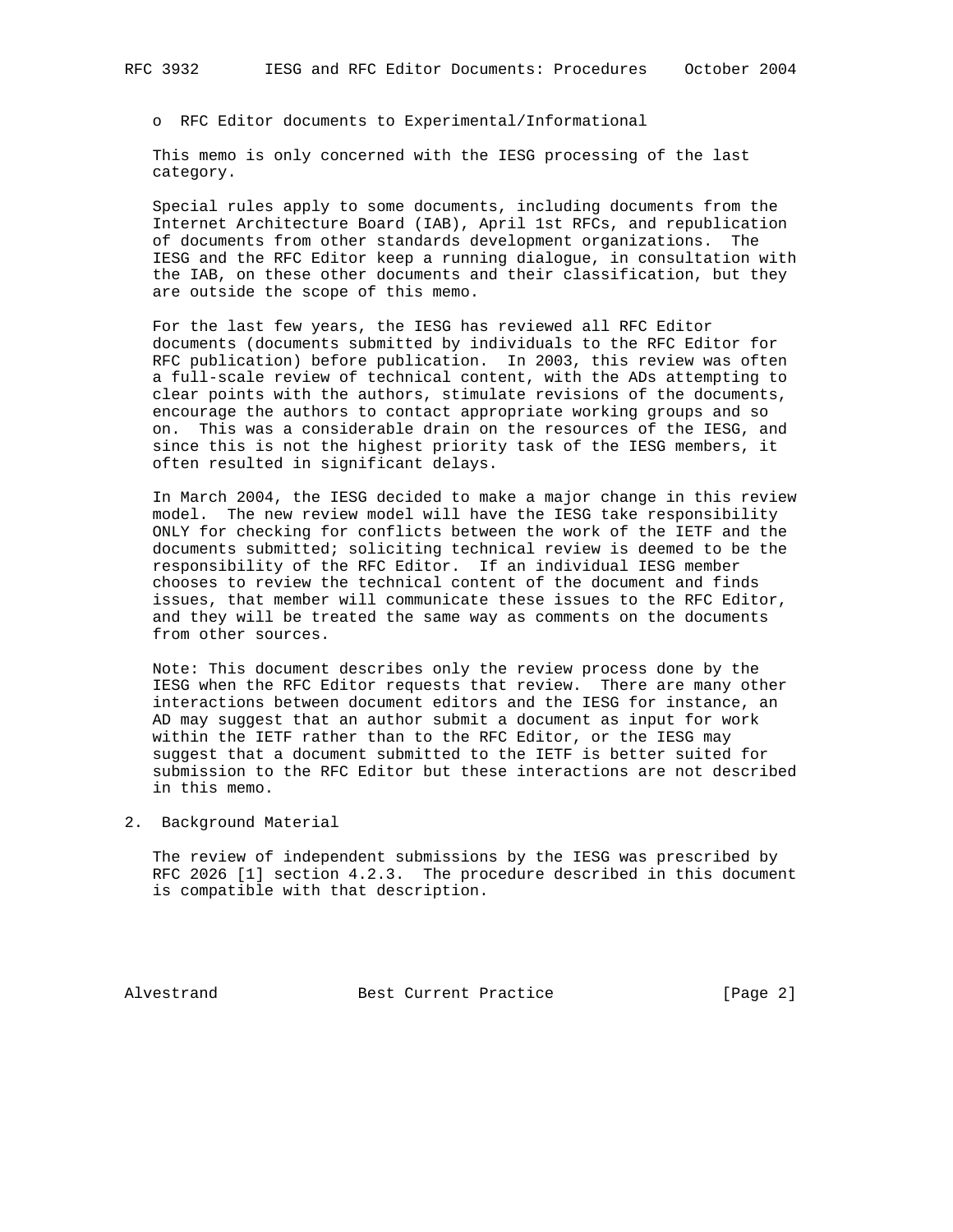RFC 3710 [4] section 5.2.2 describes the spring 2003 review process (even though the RFC was published in 2004); with the publication of this document, the procedure described in RFC 3710 is no longer relevant to documents submitted via the RFC Editor.

3. Detailed Description of IESG Review

 The RFC Editor reviews submissions for suitability for publications as RFC. Once the RFC Editor thinks a document may be suited for RFC publication, the RFC Editor asks the IESG to review the documents for conflicts with the IETF standards process or work done in the IETF community.

 The review is initiated by a note from the RFC Editor specifying the document name, the RFC Editor's belief about the document's present suitability for publication, and (if possible) the list of people who have reviewed the document for the RFC Editor.

 The IESG may return five different responses, any of which may be accompanied by an IESG note to be put on the document if the RFC Editor wishes to publish.

- 1. The IESG has not found any conflict between this document and IETF work.
- 2. The IESG thinks that this work is related to IETF work done in WG <X>, but this does not prevent publishing.
- 3. The IESG thinks that publication is harmful to the IETF work done in WG <X> and recommends not publishing the document at this time.
- 4. The IESG thinks that this document violates IETF procedures for <X> and should therefore not be published without IETF review and IESG approval.
- 5. The IESG thinks that this document extends an IETF protocol in a way that requires IETF review and should therefore not be published without IETF review and IESG approval.

 The last two responses are included respectively, for the case where a document attempts to take actions (such as registering a new URI scheme) that require IETF consensus or IESG approval (as these terms are defined in RFC 2434 [2]), and for the case where an IETF protocol is proposed to be changed or extended in an unanticipated way that may be harmful to the normal usage of the protocol, but where the protocol documents do not explicitly say that this type of extension requires IETF review.

Alvestrand Best Current Practice [Page 3]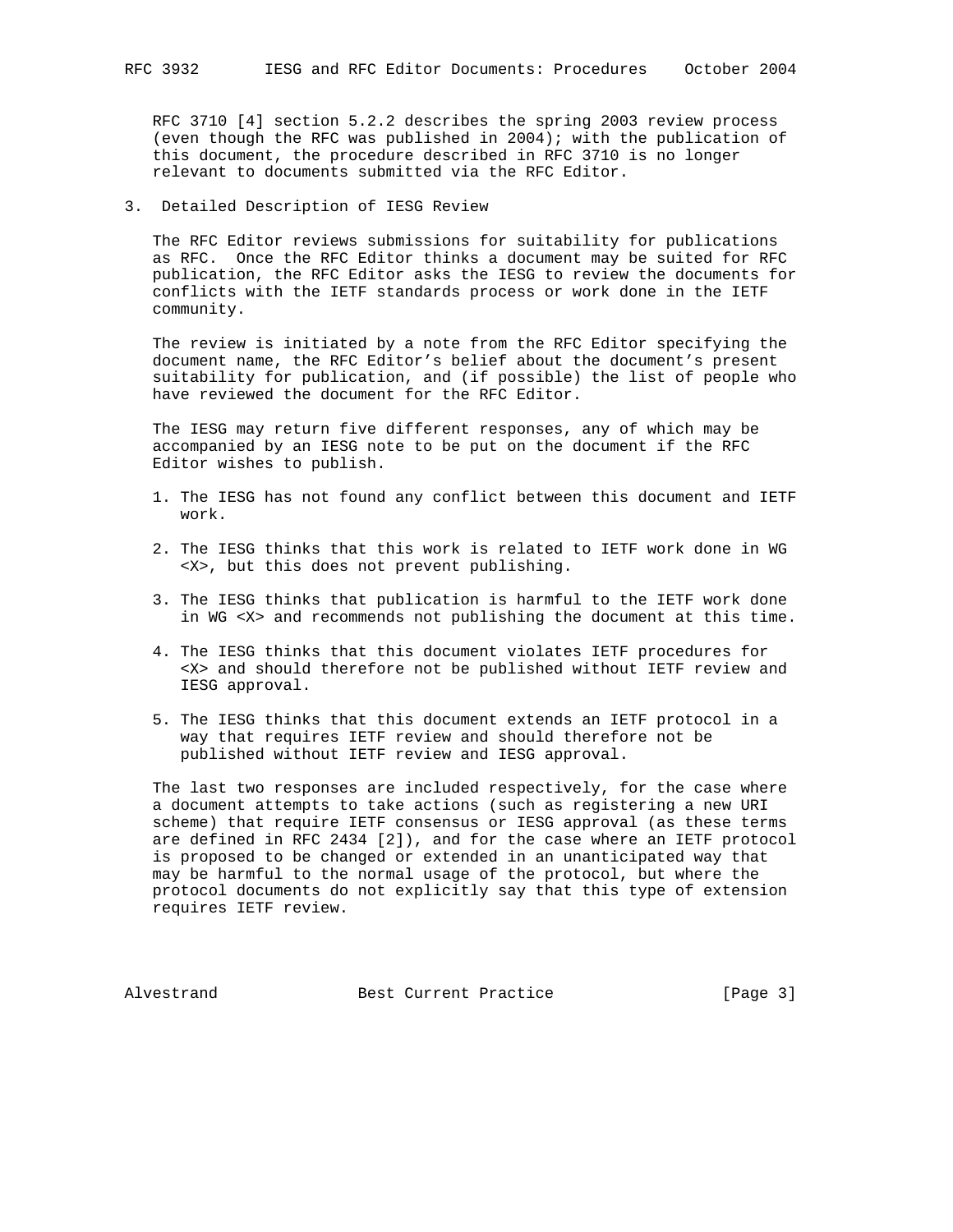If a document requires IETF review, the IESG will offer the author the opportunity to ask for publication as an AD-sponsored individual document, which is subject to full IESG review, including possible assignment to a WG or rejection. Redirection to the full IESG review path is not a guarantee that the IESG will accept the work item, or even that the IESG will give it any particular priority; it is a guarantee that the IESG will consider the document.

 The IESG will normally have review done within 4 weeks from the RFC Editor's notification. In the case of a possible conflict, the IESG may contact a WG or a WG chair for an outside opinion of whether publishing the document is harmful to the work of the WG and, in the case of a possible conflict with an IANA registration procedure, the IANA expert for that registry.

 Note that if the IESG has not found any conflict between a submission and IETF work, then judging its technical merits, including considerations of possible harm to the Internet, will become the responsibility of the RFC Editor. The IESG assumes that the RFC Editor, in agreement with the IAB, will manage mechanisms for additional technical review.

4. Standard IESG Note

 One of the following IESG notes will be sent to the RFC Editor for all documents, with a request for placement either in or immediately following the "Status of this Memo" section of the finished RFC, unless the IESG decides otherwise:

 1. For documents that specify a protocol or other technology, and that have been considered in the IETF at one time:

 The content of this RFC was at one time considered by the IETF, and therefore it may resemble a current IETF work in progress or a published IETF work. This RFC is not a candidate for any level of Internet Standard. The IETF disclaims any knowledge of the fitness of this RFC for any purpose and in particular notes that the decision to publish is not based on IETF review for such things as security, congestion control, or inappropriate interaction with deployed protocols. The RFC Editor has chosen to publish this document at its discretion. Readers of this RFC should exercise caution in evaluating its value for implementation and deployment. See RFC 3932 for more information.

Alvestrand Best Current Practice [Page 4]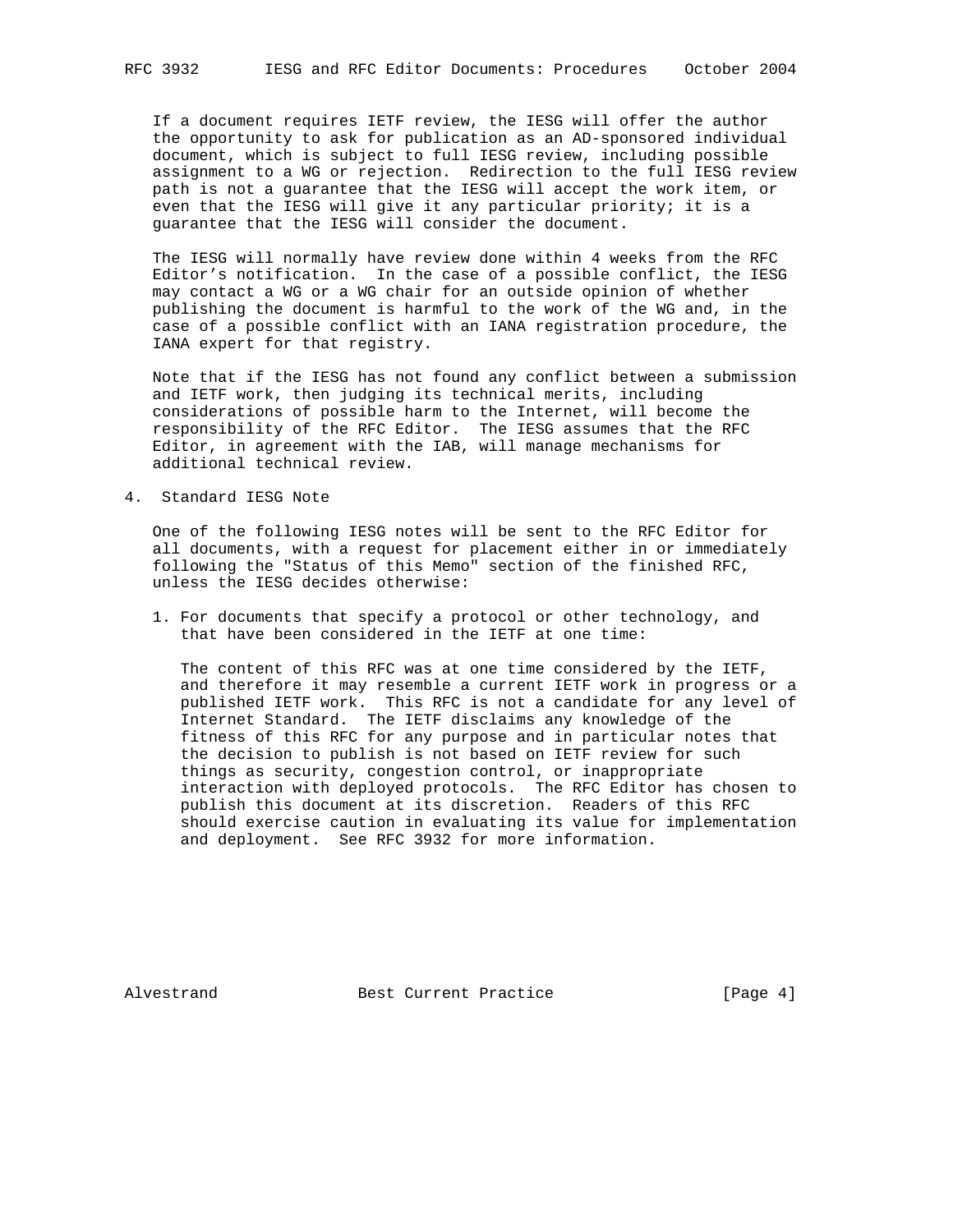2. For documents that specify a protocol or similar technology and are independent of the IETF process:

 This RFC is not a candidate for any level of Internet Standard. The IETF disclaims any knowledge of the fitness of this RFC for any purpose and in particular notes that the decision to publish is not based on IETF review for such things as security, congestion control, or inappropriate interaction with deployed protocols. The RFC Editor has chosen to publish this document at its discretion. Readers of this document should exercise caution in evaluating its value for implementation and deployment. See RFC 3932 for more information.

 3. For documents that do not specify a protocol or similar technology:

 This RFC is not a candidate for any level of Internet Standard. The IETF disclaims any knowledge of the fitness of this RFC for any purpose and notes that the decision to publish is not based on IETF review apart from IESG review for conflict with IETF work. The RFC Editor has chosen to publish this document at its discretion. See RFC 3932 for more information.

5. Examples of Cases Where Publication Is Harmful

 This section gives a couple of examples where delaying or preventing publication of a document might be appropriate due to conflict with IETF work. It forms part of the background material, not a part of the procedure.

 Rejected Alternative Bypass: A WG is working on a solution to a problem, and a participant decides to ask for publication of a solution that the WG has rejected. Publication of the document will give the publishing party an RFC number to refer to before the WG is finished. It seems better to have the WG product published first, and have the non-adopted document published later, with a clear disclaimer note saying that "the IETF technology for this function is X".

 Example: Photuris (RFC 2522), which was published after IKE (RFC 2409).

 Inappropriate Reuse of "free" Bits: In 2003, a proposal for an experimental RFC was published that wanted to reuse the high bits of the "fragment offset" part of the IP header for another purpose. No IANA consideration says how these bits can be repurposed, but the standard defines a specific meaning for them. The IESG concluded

Alvestrand Best Current Practice (Page 5)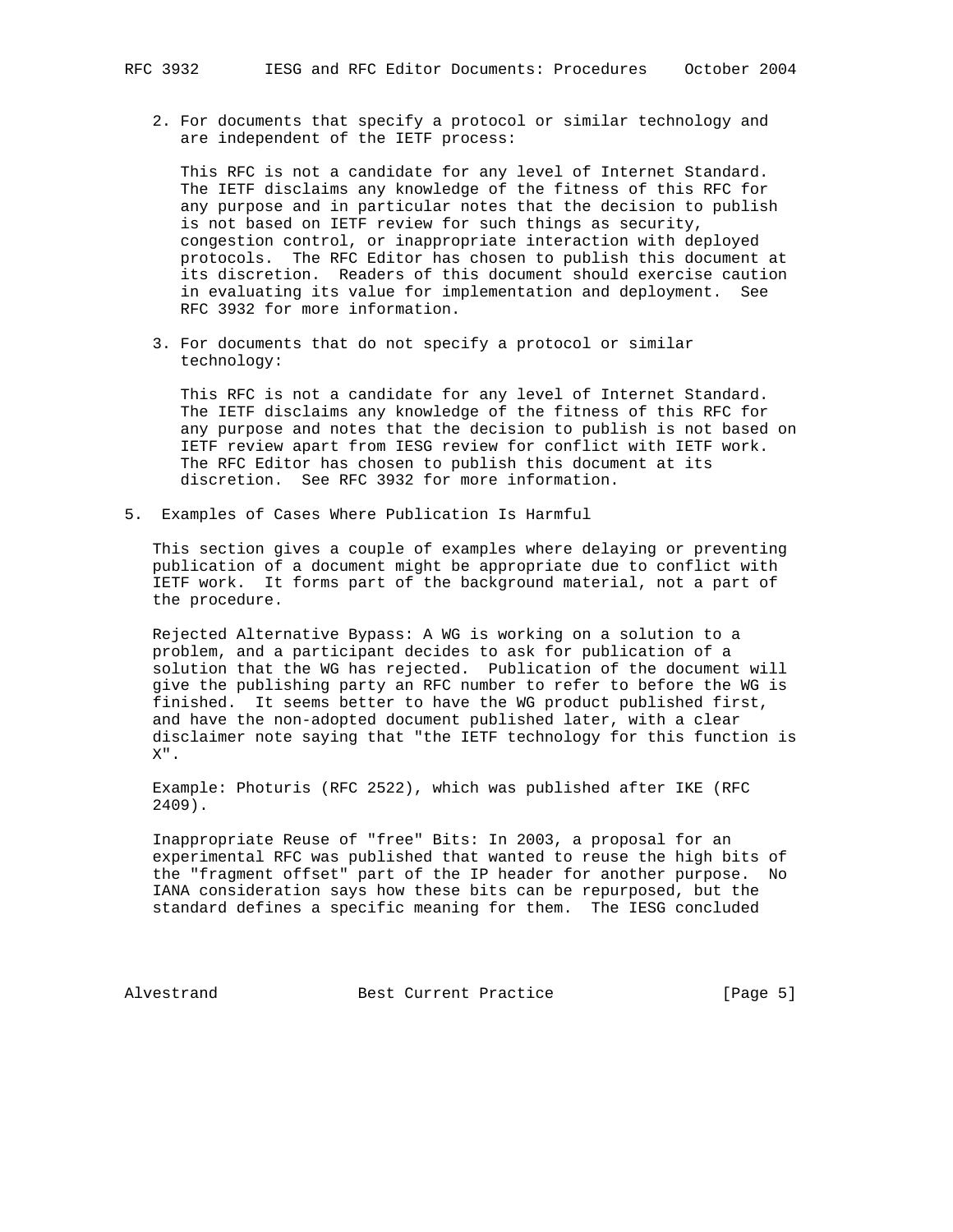that implementations of this experiment risked causing hard-to-debug interoperability problems and recommended not publishing the document in the RFC series. The RFC Editor accepted the recommendation.

 Note: in general, the IESG has no problem with rejected alternatives being made available to the community; such publications can be a valuable contribution to the technical literature. However, it is necessary to avoid confusion with the alternatives the working group did adopt.

 The RFC series is one of many available publication channels; this document takes no position on the question of which documents the RFC series is appropriate for. That is a matter for discussion in the IETF community.

6. IAB Statement

 In its capacity as the body that approves the general policy followed by the RFC Editor (see RFC 2850 [3]), the IAB has reviewed this proposal and supports it as an operational change that is in line with the respective roles of the IESG and RFC Editor. The IAB continues to monitor the range of organized discussions within the IETF about potential adjustments to the IETF document publication processes (e.g., NEWTRK working group) and recognizes that the process described in this document, as well as other general IETF publication processes, may need to be adjusted in the light of the outcome of those discussions.

7. Security Considerations

 The process change described in this memo has no direct bearing on the security of the Internet.

8. Acknowledgements

 This document is a product of the IESG, and all its members deserve thanks for their contributions.

 This document has been reviewed in the IETF and by the RFC Editor and the IAB; the IAB produced the text of section 6. Special thanks go to John Klensin, Keith Moore, Pete Resnick, Scott Bradner, Kurt Zeilenga, Eliot Lear, Paul Hoffman, Brian Carpenter, and all other IETF community members who provided valuable feedback on the document.

Alvestrand Best Current Practice [Page 6]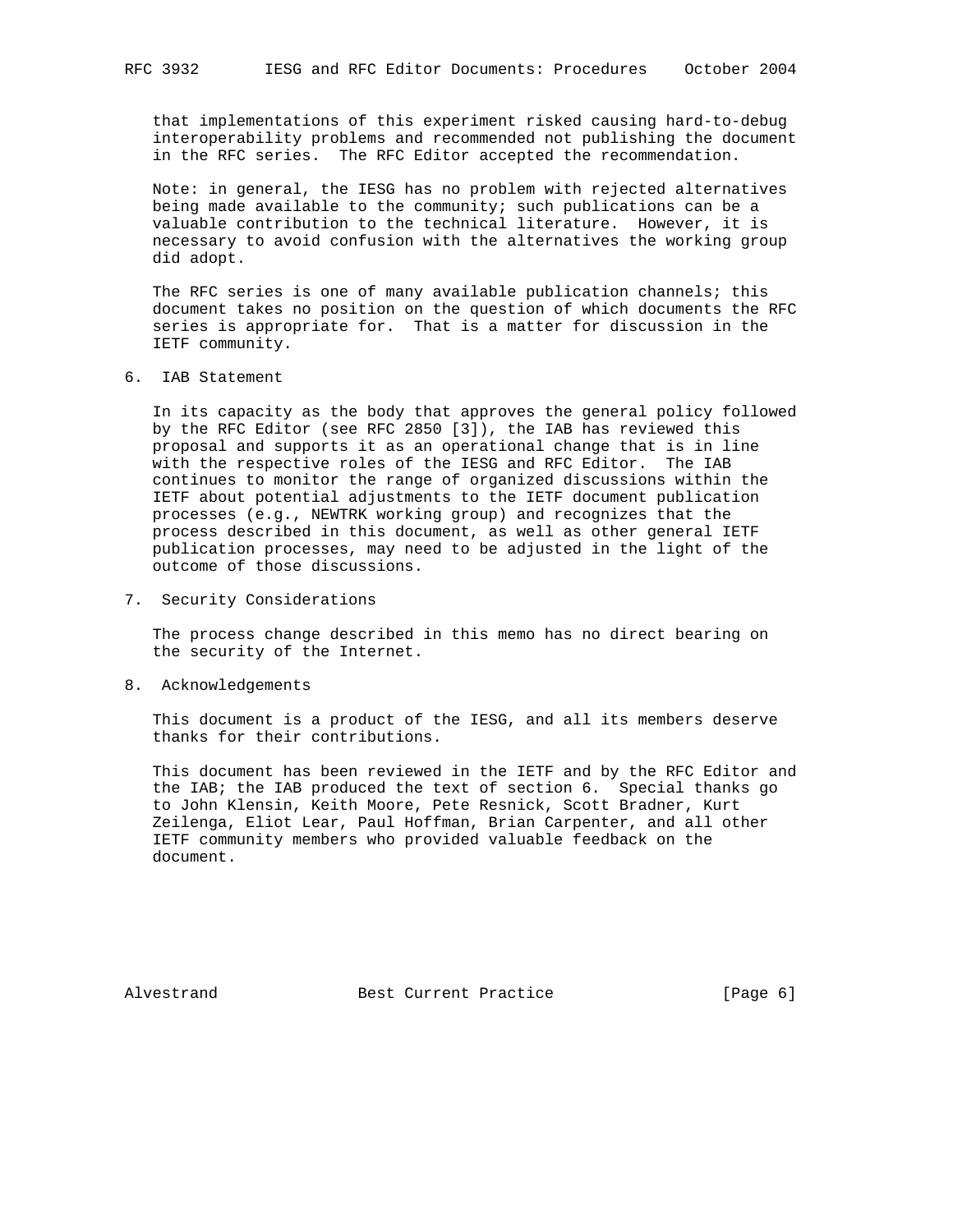- 9. References
- 9.1. Normative Reference
- [1] Bradner, S., "The Internet Standards Process -- Revision 3", BCP 9, RFC 2026, October 1996.
- 9.2. Informative References
	- [2] Narten, T. and H. Alvestrand, "Guidelines for Writing an IANA Considerations Section in RFCs", BCP 26, RFC 2434, October 1998.
	- [3] Internet Architecture Board and B. Carpenter, Ed., "Charter of the Internet Architecture Board (IAB)", BCP 39, RFC 2850, May 2000.
	- [4] Alvestrand, H., "An IESG charter", RFC 3710, February 2004.

Author's Address

- Harald Alvestrand
- EMail: harald@alvestrand.no

Alvestrand Best Current Practice [Page 7]